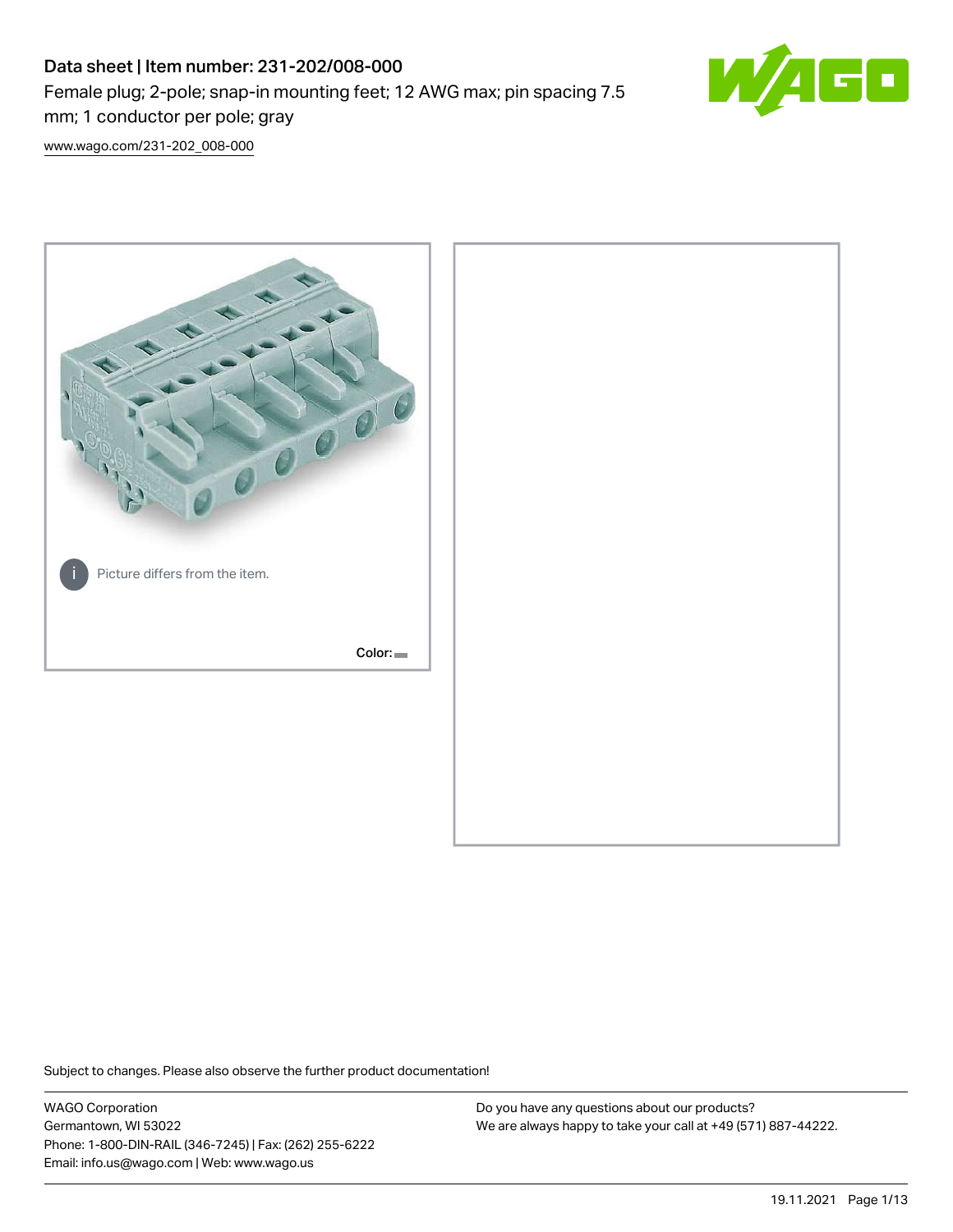

Dimensions in mm

 $L =$  (pole no.  $-1$ ) x pin spacing  $+5$  mm  $+ 1.5$  mm

2- to 3-pole female connectors – one latch only

#### Item description

- **Universal connection for all conductor types**
- Easy cable pre-assembly and on-unit wiring via vertical and horizontal CAGE CLAMP<sup>®</sup> actuation  $\blacksquare$
- $\blacksquare$ Integrated test ports
- $\blacksquare$ With coding fingers

Subject to changes. Please also observe the further product documentation! Data

WAGO Corporation Germantown, WI 53022 Phone: 1-800-DIN-RAIL (346-7245) | Fax: (262) 255-6222 Email: info.us@wago.com | Web: www.wago.us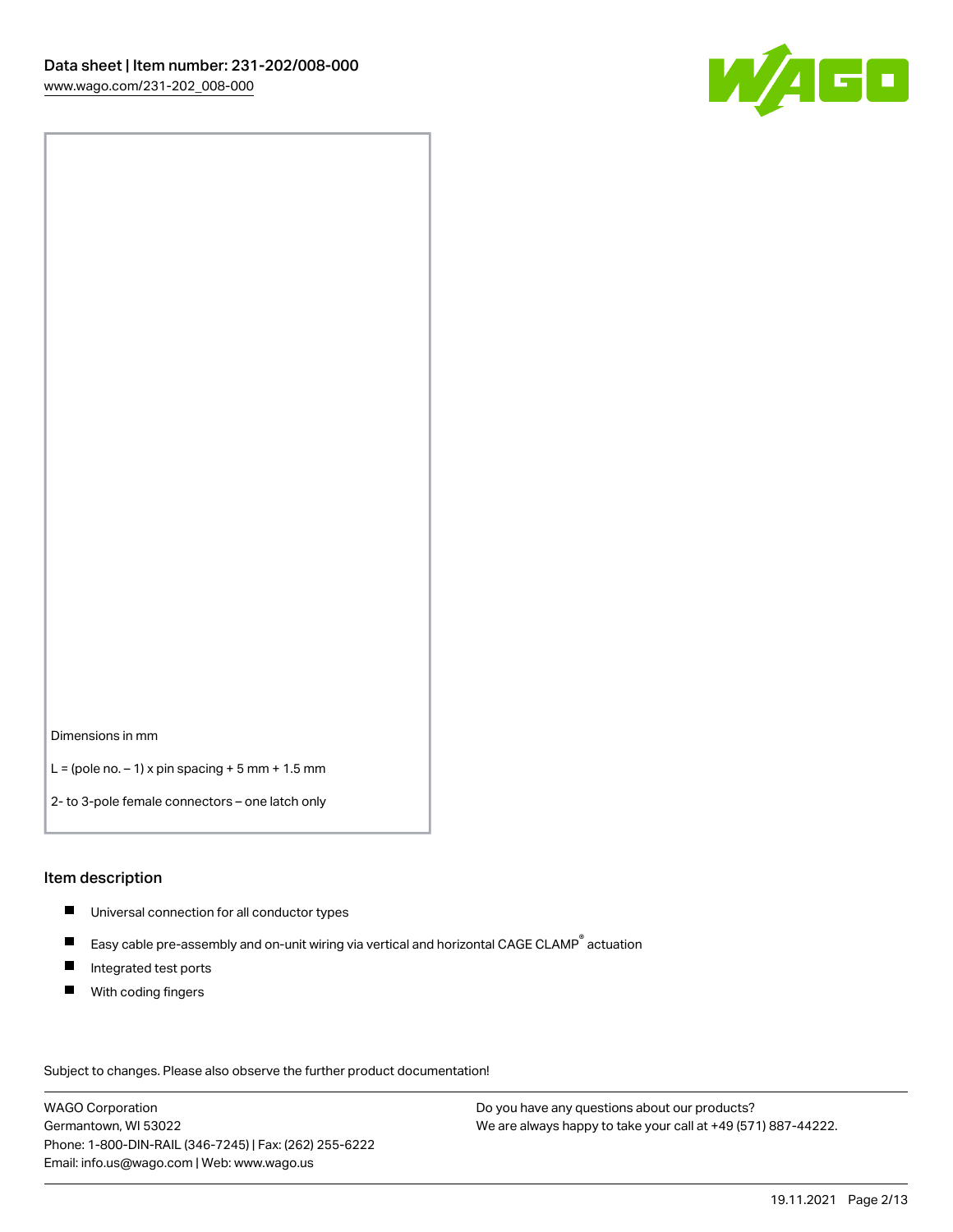

# Data Notes

| Safety information 1 | The MCS-MULTI CONNECTION SYSTEM includes connectors<br>without breaking capacity in accordance with DIN EN 61984. When<br>used as intended, these connectors must not be connected<br>/disconnected when live or under load. The circuit design should<br>ensure header pins, which can be touched, are not live when<br>unmated. |
|----------------------|-----------------------------------------------------------------------------------------------------------------------------------------------------------------------------------------------------------------------------------------------------------------------------------------------------------------------------------|
| Variants:            | Gold-plated or partially gold-plated contact surfaces<br>Other versions (or variants) can be requested from WAGO Sales or<br>configured at https://configurator.wago.com/                                                                                                                                                         |

## Electrical data

# IEC Approvals

| Ratings per                 | IEC/EN 60664-1                                                        |
|-----------------------------|-----------------------------------------------------------------------|
| Rated voltage (III / 3)     | 500 V                                                                 |
| Rated surge voltage (III/3) | 6 <sub>kV</sub>                                                       |
| Rated voltage (III/2)       | 630 V                                                                 |
| Rated surge voltage (III/2) | 6 <sub>kV</sub>                                                       |
| Nominal voltage (II/2)      | 1000V                                                                 |
| Rated surge voltage (II/2)  | 6 <sub>kV</sub>                                                       |
| Rated current               | 16A                                                                   |
| Legend (ratings)            | $(III / 2)$ $\triangle$ Overvoltage category III / Pollution degree 2 |

## UL Approvals

| Approvals per                  | UL 1059 |
|--------------------------------|---------|
| Rated voltage UL (Use Group B) | 300 V   |
| Rated current UL (Use Group B) | 15 A    |
| Rated voltage UL (Use Group D) | 300 V   |
| Rated current UL (Use Group D) | 10 A    |

# Ratings per UL

| Rated voltage UL 1977 | 500 V  |
|-----------------------|--------|
| Rated current UL 1977 | $\sim$ |

## CSA Approvals

Approvals per CSA

Subject to changes. Please also observe the further product documentation!

| <b>WAGO Corporation</b>                                | Do you have any questions about our products?                 |
|--------------------------------------------------------|---------------------------------------------------------------|
| Germantown, WI 53022                                   | We are always happy to take your call at +49 (571) 887-44222. |
| Phone: 1-800-DIN-RAIL (346-7245)   Fax: (262) 255-6222 |                                                               |
| Email: info.us@wago.com   Web: www.wago.us             |                                                               |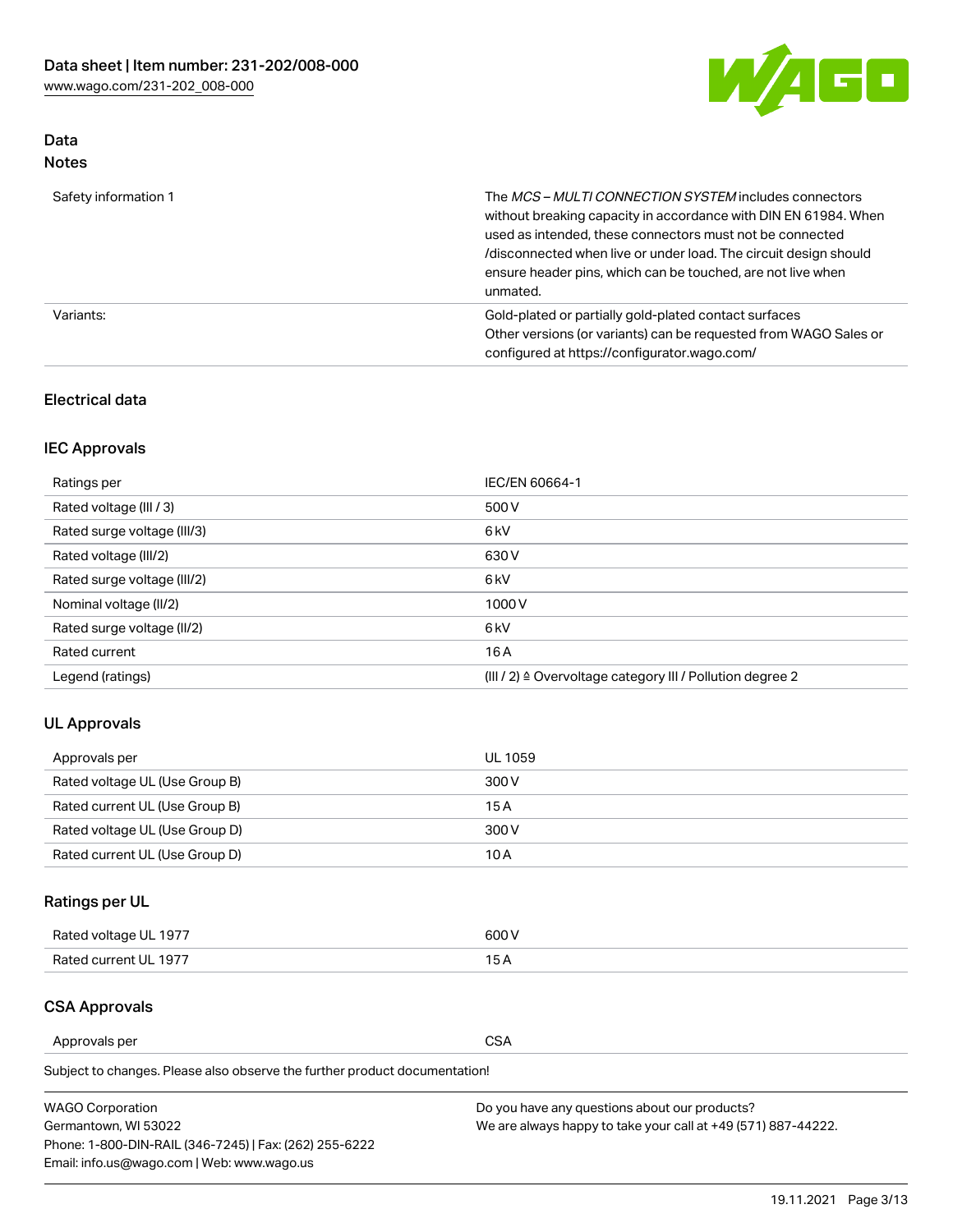[www.wago.com/231-202\\_008-000](http://www.wago.com/231-202_008-000)



| Rated voltage CSA (Use Group B) | 300 V |
|---------------------------------|-------|
| Rated current CSA (Use Group B) | 15 A  |
| Rated voltage CSA (Use Group D) | 300 V |
| Rated current CSA (Use Group D) | 10 A  |

## Connection data

| Total number of connection points |  |
|-----------------------------------|--|
| Total number of potentials        |  |
| Number of connection types        |  |
| Number of levels                  |  |

## Connection 1

| Connection technology                             | CAGE CLAMP®                            |
|---------------------------------------------------|----------------------------------------|
| Actuation type                                    | Operating tool                         |
| Solid conductor                                   | $0.082.5$ mm <sup>2</sup> / 28  12 AWG |
| Fine-stranded conductor                           | $0.082.5$ mm <sup>2</sup> / 28  12 AWG |
| Fine-stranded conductor; with insulated ferrule   | $0.251.5$ mm <sup>2</sup>              |
| Fine-stranded conductor; with uninsulated ferrule | $0.252.5$ mm <sup>2</sup>              |
| Strip length                                      | $89$ mm $/ 0.310.35$ inch              |
| Number of poles                                   | 2                                      |
| Conductor entry direction to mating direction     | 0°                                     |

## Physical data

| Pin spacing             | 7.5 mm / 0.295 inch   |
|-------------------------|-----------------------|
| Width                   | 14 mm / 0.551 inch    |
| Height                  | 18.8 mm / 0.74 inch   |
| Height from the surface | 14.3 mm / 0.563 inch  |
| Depth                   | 26.45 mm / 1.041 inch |

### Mechanical data

| Housing sheet thickness | $0.61.2$ mm / 0.024  0.047 inch |
|-------------------------|---------------------------------|
| Mounting type           | Snap-in foot                    |
| Mounting type           | Panel mounting                  |

### Plug-in connection

Contact type (pluggable connector) example and the Female connector/socket

Subject to changes. Please also observe the further product documentation!

WAGO Corporation Germantown, WI 53022 Phone: 1-800-DIN-RAIL (346-7245) | Fax: (262) 255-6222 Email: info.us@wago.com | Web: www.wago.us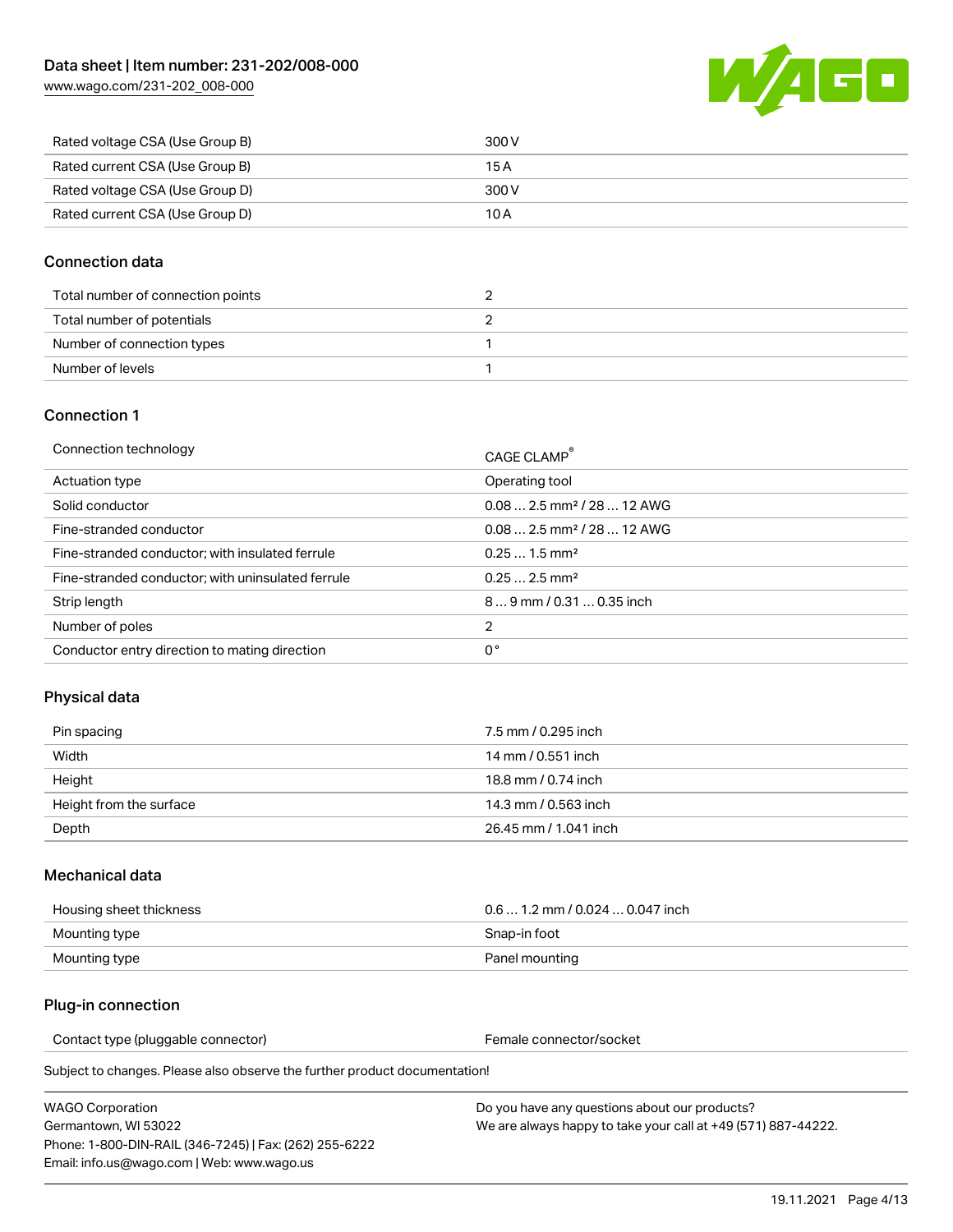[www.wago.com/231-202\\_008-000](http://www.wago.com/231-202_008-000)



| Connector (connection type)   | for conductor |
|-------------------------------|---------------|
| Mismating protection          | No            |
| Locking of plug-in connection | Without       |

## Material data

| Color                       | gray                              |
|-----------------------------|-----------------------------------|
| Material group              |                                   |
| Insulation material         | Polyamide (PA66)                  |
| Flammability class per UL94 | V0                                |
| Clamping spring material    | Chrome nickel spring steel (CrNi) |
| Contact material            | Copper alloy                      |
| Contact plating             | tin-plated                        |
| Fire load                   | $0.068$ MJ                        |
| Weight                      | 4.1 <sub>g</sub>                  |
|                             |                                   |

### Environmental requirements

| Limit temperature range<br>.<br>. | $+85 °C$<br>cn.<br>-ou |  |
|-----------------------------------|------------------------|--|
|-----------------------------------|------------------------|--|

### Commercial data

| Product Group         | 3 (Multi Conn. System) |
|-----------------------|------------------------|
| PU (SPU)              | 100 Stück              |
| Packaging type        | box                    |
| Country of origin     | <b>DE</b>              |
| <b>GTIN</b>           | 4044918374729          |
| Customs tariff number | 8536694040             |

### Approvals / Certificates

#### Country specific Approvals

| Logo | Approval                                                                   | <b>Additional Approval Text</b> | Certificate<br>name |
|------|----------------------------------------------------------------------------|---------------------------------|---------------------|
|      | <b>CB</b><br>DEKRA Certification B.V.                                      | IEC 61984                       | NL-39756            |
|      | <b>CSA</b><br><b>DEKRA Certification B.V.</b>                              | C <sub>22.2</sub>               | 1466354             |
|      | <b>KEMA/KEUR</b><br>DEKRA Certification B.V.                               | EN 61984                        | 2190761.01          |
|      | Subject to changes. Please also observe the further product documentation! |                                 |                     |

WAGO Corporation Germantown, WI 53022 Phone: 1-800-DIN-RAIL (346-7245) | Fax: (262) 255-6222 Email: info.us@wago.com | Web: www.wago.us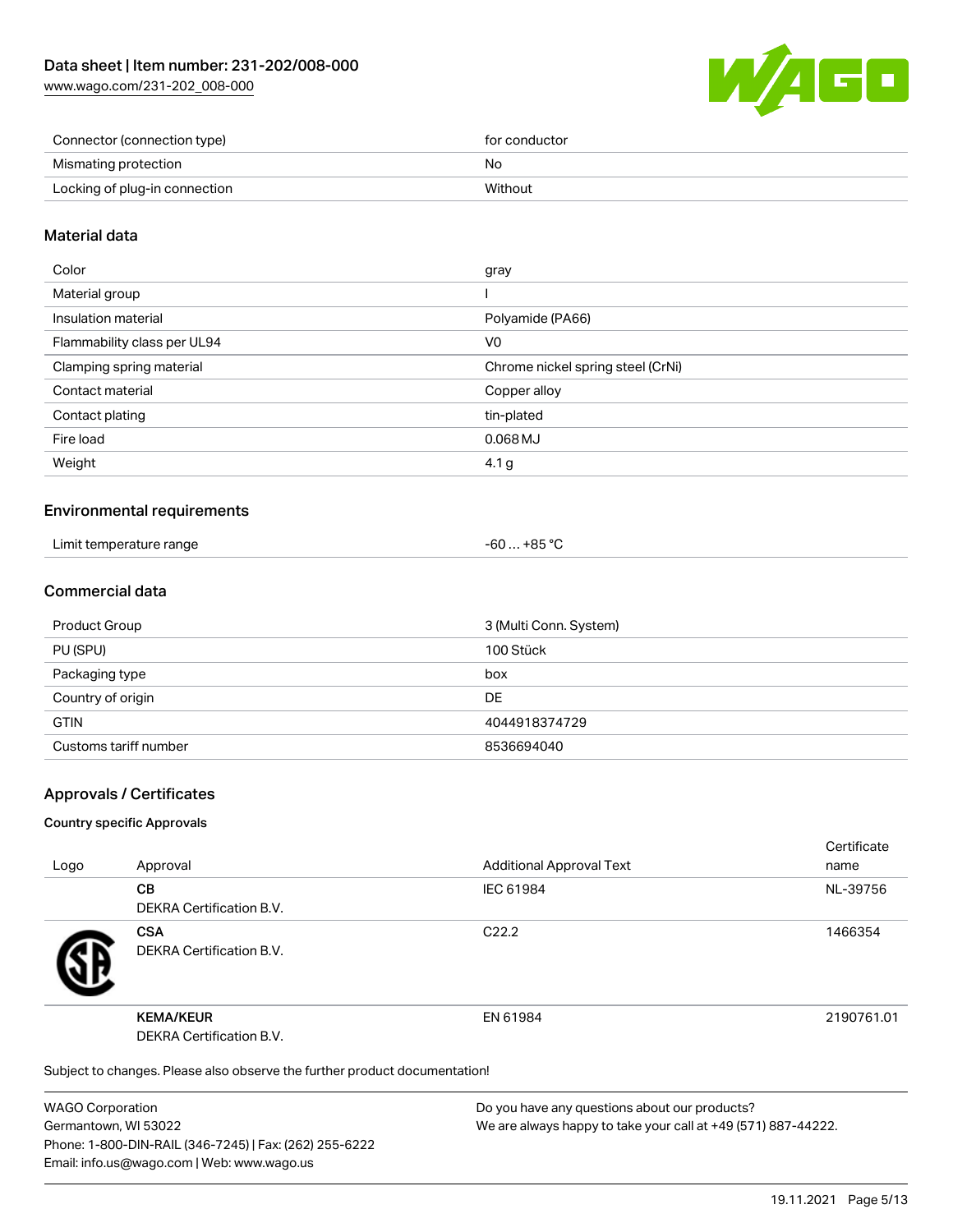



#### Ship Approvals

| Logo                | Approval                                                | <b>Additional Approval Text</b> | Certificate<br>name                |
|---------------------|---------------------------------------------------------|---------------------------------|------------------------------------|
| ABS                 | <b>ABS</b><br>American Bureau of Shipping               | $\overline{\phantom{a}}$        | $19 -$<br>HG1869876-<br><b>PDA</b> |
| <b>BUREAU</b>       | <b>BV</b><br>Bureau Veritas S.A.                        | IEC 60998                       | 11915/D0<br>BV                     |
|                     | <b>DNV GL</b><br>Det Norske Veritas, Germanischer Lloyd |                                 | TAE000016Z                         |
| <b>UL-Approvals</b> |                                                         |                                 |                                    |
| Logo                | Approval                                                | <b>Additional Approval Text</b> | Certificate<br>name                |
|                     | UR<br>Underwriters Laboratories Inc.                    | <b>UL 1059</b>                  | E45172                             |
|                     | <b>UR</b><br>Underwriters Laboratories Inc.             | <b>UL 1977</b>                  | E45171                             |

#### Counterpart

#### Item no.731-602

1-conductor male connector; CAGE CLAMP®; 2.5 mm²; Pin spacing 7.5 mm; 2-pole; 2,50 mm²; gray [www.wago.com/731-602](https://www.wago.com/731-602)

#### Optional accessories

Marking accessories

Marking strip

#### Item no.: 210-331/750-202

Marking strips; as a DIN A4 sheet; MARKED; 1-16 (100x); Height of marker strip: 2.3 mm/0.091 in; Strip

[www.wago.com/210-331](http://www.wago.com/210-331/750-202) [/750-202](http://www.wago.com/210-331/750-202)

Subject to changes. Please also observe the further product documentation!

WAGO Corporation Germantown, WI 53022 Phone: 1-800-DIN-RAIL (346-7245) | Fax: (262) 255-6222 Email: info.us@wago.com | Web: www.wago.us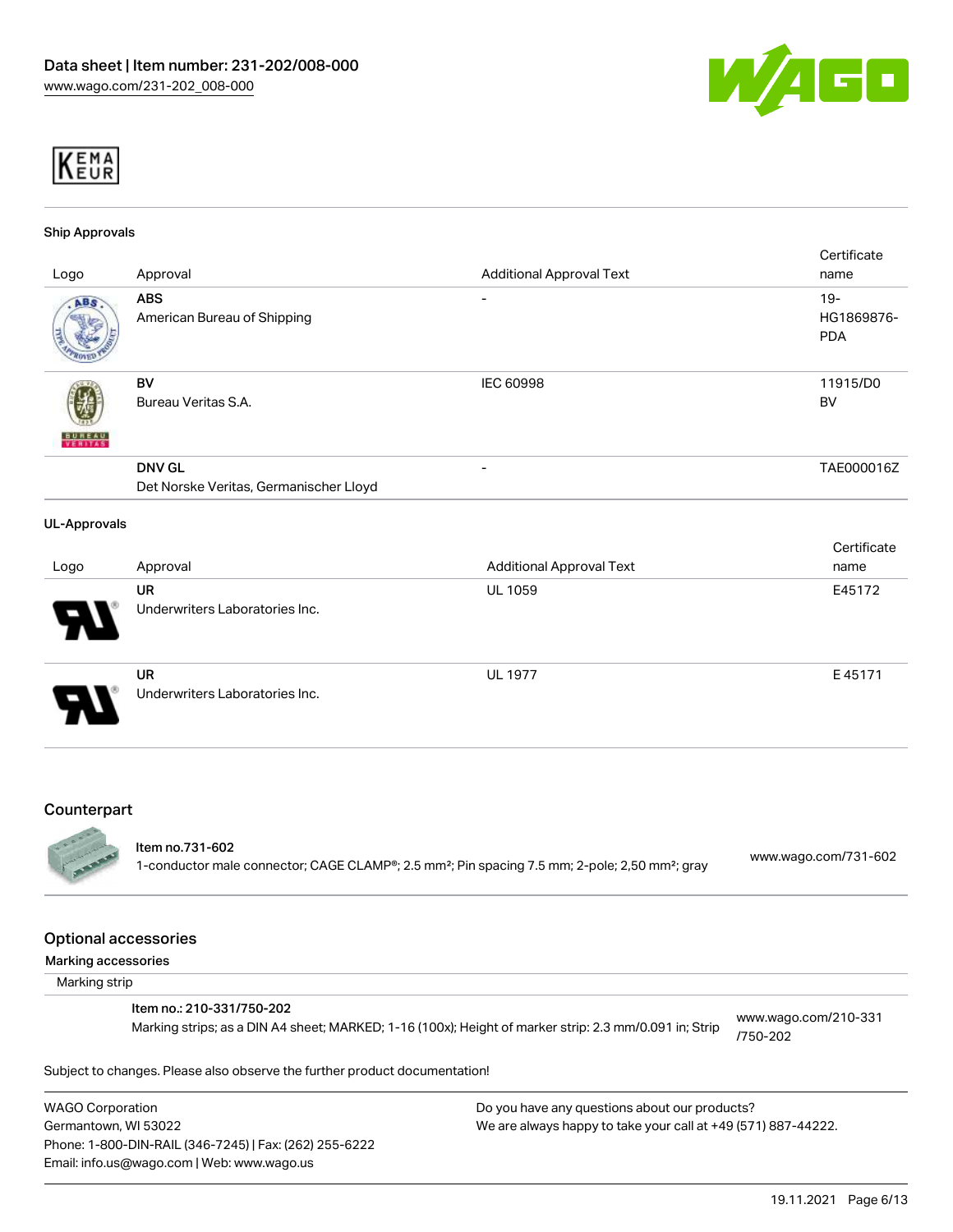

[www.wago.com/210-332](http://www.wago.com/210-332/750-020)

[/750-020](http://www.wago.com/210-332/750-020)

length 182 mm; Horizontal marking; Self-adhesive; white

#### Item no.: 210-332/750-020

Marking strips; as a DIN A4 sheet; MARKED; 1-20 (80x); Height of marker strip: 3 mm; Strip length 182 mm; Horizontal marking; Self-adhesive; white

| <b>Testing accessories</b>                                                                                                                                        |                                                                                                                              |                      |
|-------------------------------------------------------------------------------------------------------------------------------------------------------------------|------------------------------------------------------------------------------------------------------------------------------|----------------------|
| Testing accessories                                                                                                                                               |                                                                                                                              |                      |
|                                                                                                                                                                   | Item no.: 210-136<br>Test plug; 2 mm Ø; with 500 mm cable                                                                    | www.wago.com/210-136 |
|                                                                                                                                                                   | Item no.: 231-662<br>Test plugs for female connectors; for 7.5 mm and 7.62 mm pin spacing; 2,50 mm <sup>2</sup> ; light gray | www.wago.com/231-662 |
| Mounting                                                                                                                                                          |                                                                                                                              |                      |
| Mounting accessories                                                                                                                                              |                                                                                                                              |                      |
|                                                                                                                                                                   | Item no.: 209-137<br>Mounting adapter; can be used as end stop; 6.5 mm wide; gray                                            | www.wago.com/209-137 |
| <b>Tools</b>                                                                                                                                                      |                                                                                                                              |                      |
| Operating tool                                                                                                                                                    |                                                                                                                              |                      |
|                                                                                                                                                                   | Item no.: 231-159<br>Operating tool; natural                                                                                 | www.wago.com/231-159 |
|                                                                                                                                                                   | Item no.: 231-231<br>Combination operating tool; red                                                                         | www.wago.com/231-231 |
|                                                                                                                                                                   | Item no.: 210-657<br>Operating tool; Blade: 3.5 x 0.5 mm; with a partially insulated shaft; short; multicoloured             | www.wago.com/210-657 |
|                                                                                                                                                                   | Item no.: 210-720<br>Operating tool; Blade: 3.5 x 0.5 mm; with a partially insulated shaft; multicoloured                    | www.wago.com/210-720 |
|                                                                                                                                                                   | Item no.: 231-131<br>Operating tool; made of insulating material; 1-way; loose; white                                        | www.wago.com/231-131 |
|                                                                                                                                                                   | Item no.: 231-291<br>Operating tool; made of insulating material; 1-way; loose; red                                          | www.wago.com/231-291 |
| Ferrules                                                                                                                                                          |                                                                                                                              |                      |
| Ferrule                                                                                                                                                           |                                                                                                                              |                      |
| Ĭ.                                                                                                                                                                | Item no.: 216-101<br>Ferrule; Sleeve for 0.5 mm <sup>2</sup> / AWG 22; uninsulated; electro-tin plated; silver-colored       | www.wago.com/216-101 |
|                                                                                                                                                                   | Item no.: 216-104<br>Ferrule; Sleeve for 1.5 mm <sup>2</sup> / AWG 16; uninsulated; electro-tin plated; silver-colored       | www.wago.com/216-104 |
|                                                                                                                                                                   | Item no.: 216-106                                                                                                            | www.wago.com/216-106 |
|                                                                                                                                                                   | Subject to changes. Please also observe the further product documentation!                                                   |                      |
| <b>WAGO Corporation</b><br>Do you have any questions about our products?<br>Germantown, WI 53022<br>We are always happy to take your call at +49 (571) 887-44222. |                                                                                                                              |                      |

Phone: 1-800-DIN-RAIL (346-7245) | Fax: (262) 255-6222 Email: info.us@wago.com | Web: www.wago.us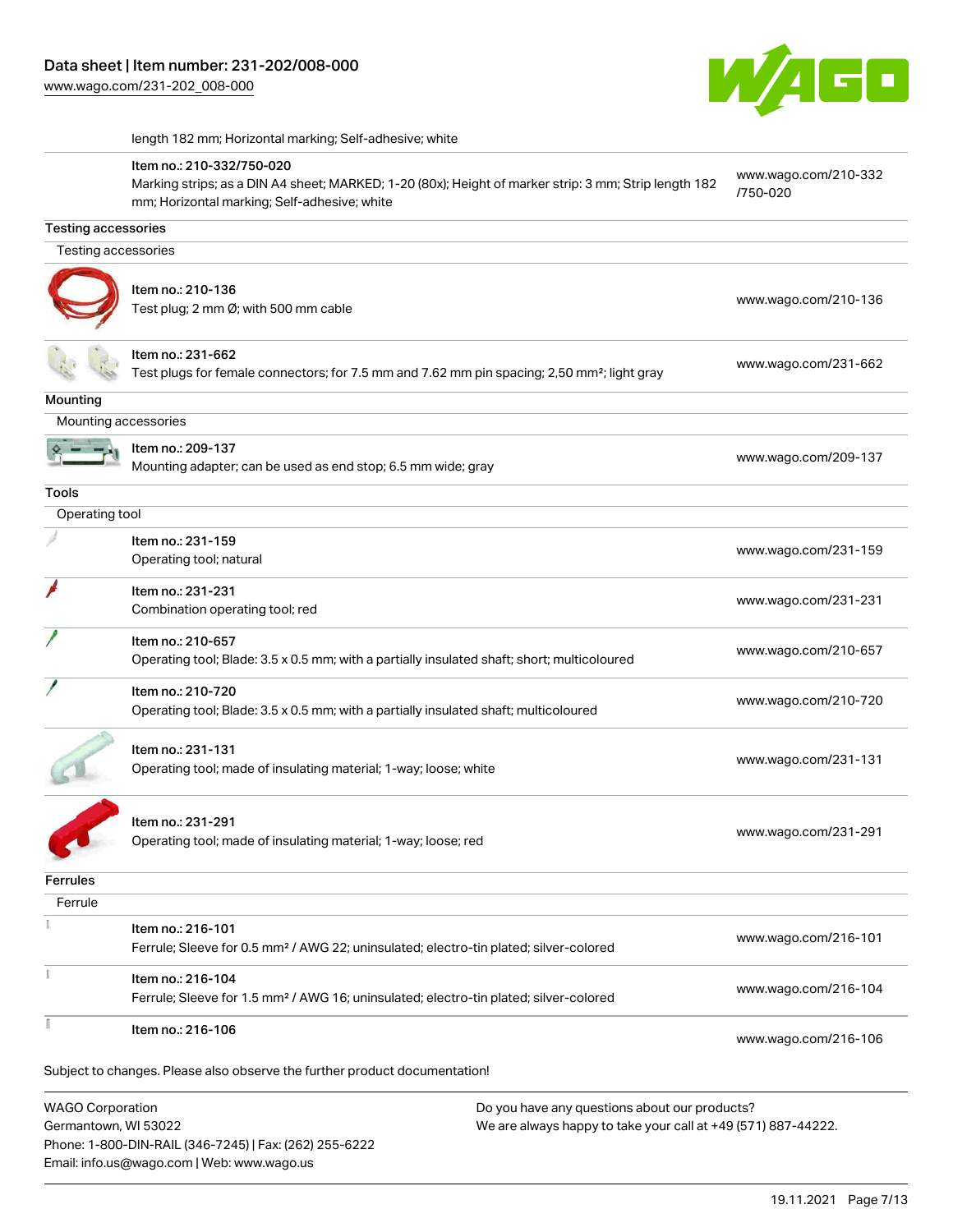# Data sheet | Item number: 231-202/008-000

[www.wago.com/231-202\\_008-000](http://www.wago.com/231-202_008-000)



|    | Ferrule; Sleeve for 2.5 mm <sup>2</sup> / AWG 14; uninsulated; electro-tin plated; silver-colored                                                                                                 |                      |
|----|---------------------------------------------------------------------------------------------------------------------------------------------------------------------------------------------------|----------------------|
|    | Item no.: 216-102<br>Ferrule; Sleeve for 0.75 mm <sup>2</sup> / AWG 20; uninsulated; electro-tin plated; silver-colored                                                                           | www.wago.com/216-102 |
| Ť. | Item no.: 216-103<br>Ferrule; Sleeve for 1 mm <sup>2</sup> / AWG 18; uninsulated; electro-tin plated                                                                                              | www.wago.com/216-103 |
| ī. | Item no.: 216-123<br>Ferrule; Sleeve for 1 mm <sup>2</sup> / AWG 18; uninsulated; electro-tin plated; silver-colored                                                                              | www.wago.com/216-123 |
| î. | Item no.: 216-122<br>Ferrule; Sleeve for 0.75 mm <sup>2</sup> / AWG 20; uninsulated; electro-tin plated; silver-colored                                                                           | www.wago.com/216-122 |
|    | Item no.: 216-124<br>Ferrule; Sleeve for 1.5 mm <sup>2</sup> / AWG 16; uninsulated; electro-tin plated                                                                                            | www.wago.com/216-124 |
| 1  | Item no.: 216-142<br>Ferrule; Sleeve for 0.75 mm <sup>2</sup> / 18 AWG; uninsulated; electro-tin plated; electrolytic copper; gastight<br>crimped; acc. to DIN 46228, Part 1/08.92                | www.wago.com/216-142 |
|    | Item no.: 216-132<br>Ferrule; Sleeve for 0.34 mm <sup>2</sup> / AWG 24; uninsulated; electro-tin plated                                                                                           | www.wago.com/216-132 |
|    | Item no.: 216-121<br>Ferrule; Sleeve for 0.5 mm <sup>2</sup> / AWG 22; uninsulated; electro-tin plated; silver-colored                                                                            | www.wago.com/216-121 |
|    | Item no.: 216-143<br>Ferrule; Sleeve for 1 mm <sup>2</sup> / AWG 18; uninsulated; electro-tin plated; electrolytic copper; gastight<br>crimped; acc. to DIN 46228, Part 1/08.92                   | www.wago.com/216-143 |
|    | Item no.: 216-131<br>Ferrule; Sleeve for 0.25 mm <sup>2</sup> / AWG 24; uninsulated; electro-tin plated; silver-colored                                                                           | www.wago.com/216-131 |
|    | Item no.: 216-141<br>Ferrule; Sleeve for 0.5 mm <sup>2</sup> / 20 AWG; uninsulated; electro-tin plated; electrolytic copper; gastight<br>crimped; acc. to DIN 46228, Part 1/08.92                 | www.wago.com/216-141 |
| A. | Item no.: 216-152<br>Ferrule; Sleeve for 0.34 mm <sup>2</sup> / AWG 24; uninsulated; electro-tin plated                                                                                           | www.wago.com/216-152 |
|    | Item no.: 216-203<br>Ferrule; Sleeve for 1 mm <sup>2</sup> / AWG 18; insulated; electro-tin plated; red                                                                                           | www.wago.com/216-203 |
|    | Item no.: 216-202<br>Ferrule; Sleeve for 0.75 mm <sup>2</sup> / 18 AWG; insulated; electro-tin plated; gray                                                                                       | www.wago.com/216-202 |
| 1  | Item no.: 216-151<br>Ferrule; Sleeve for 0.25 mm <sup>2</sup> / AWG 24; uninsulated; electro-tin plated                                                                                           | www.wago.com/216-151 |
| 1  | Item no.: 216-204<br>Ferrule; Sleeve for 1.5 mm <sup>2</sup> / AWG 16; insulated; electro-tin plated; black                                                                                       | www.wago.com/216-204 |
|    | Item no.: 216-144<br>Ferrule; Sleeve for 1.5 mm <sup>2</sup> / AWG 16; uninsulated; electro-tin plated; electrolytic copper; gastight<br>crimped; acc. to DIN 46228, Part 1/08.92; silver-colored | www.wago.com/216-144 |

Subject to changes. Please also observe the further product documentation!

WAGO Corporation Germantown, WI 53022 Phone: 1-800-DIN-RAIL (346-7245) | Fax: (262) 255-6222 Email: info.us@wago.com | Web: www.wago.us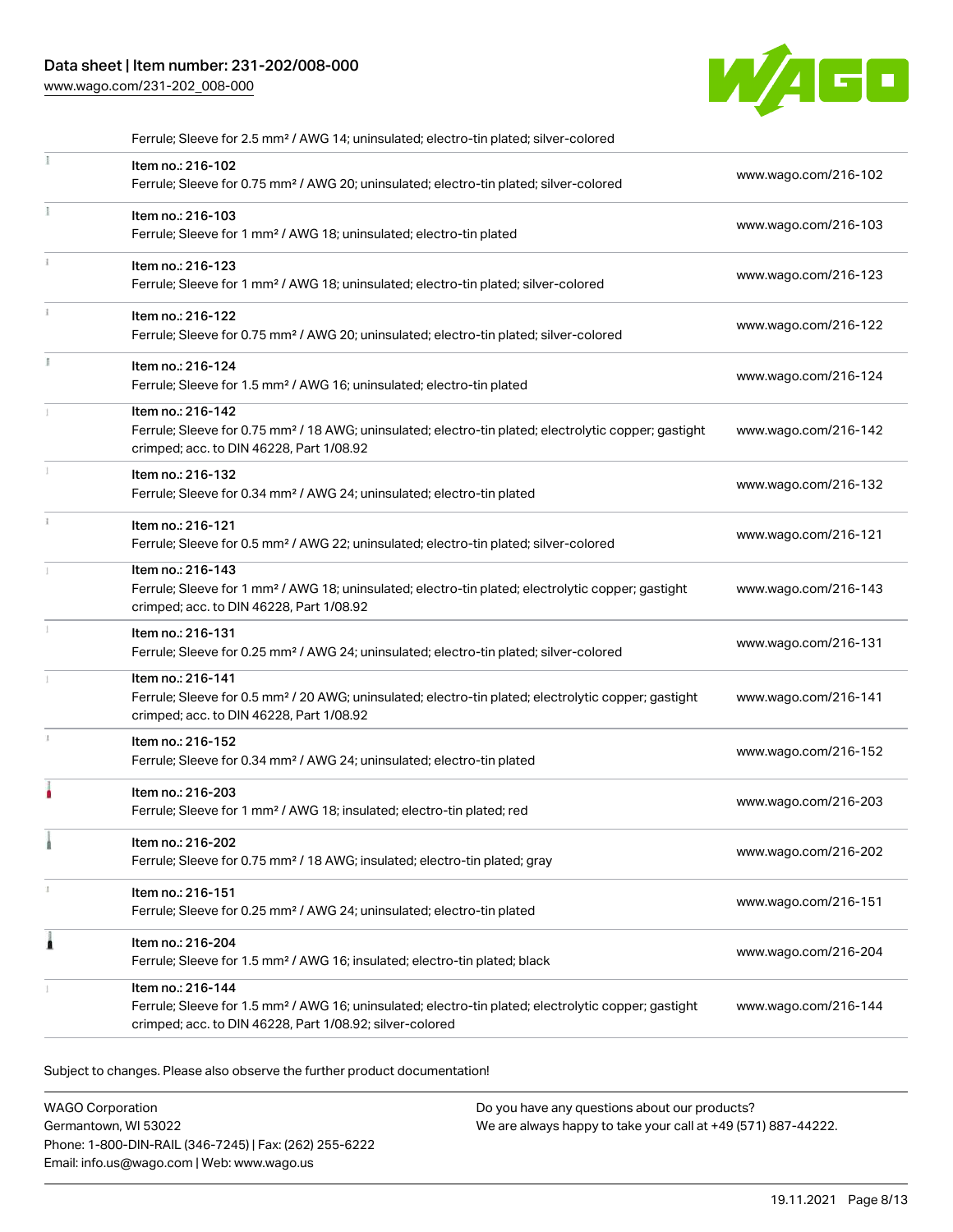## Data sheet | Item number: 231-202/008-000

[www.wago.com/231-202\\_008-000](http://www.wago.com/231-202_008-000)



|   | Item no.: 216-201<br>Ferrule; Sleeve for 0.5 mm <sup>2</sup> / 20 AWG; insulated; electro-tin plated; white                                                                                             | www.wago.com/216-201 |
|---|---------------------------------------------------------------------------------------------------------------------------------------------------------------------------------------------------------|----------------------|
|   | Item no.: 216-223<br>Ferrule; Sleeve for 1 mm <sup>2</sup> / AWG 18; insulated; electro-tin plated; red                                                                                                 | www.wago.com/216-223 |
|   | Item no.: 216-241<br>Ferrule; Sleeve for 0.5 mm <sup>2</sup> / 20 AWG; insulated; electro-tin plated; electrolytic copper; gastight<br>crimped; acc. to DIN 46228, Part 4/09.90; white                  | www.wago.com/216-241 |
|   | Item no.: 216-242<br>Ferrule; Sleeve for 0.75 mm <sup>2</sup> / 18 AWG; insulated; electro-tin plated; electrolytic copper; gastight<br>crimped; acc. to DIN 46228, Part 4/09.90; gray                  | www.wago.com/216-242 |
|   | Item no.: 216-222<br>Ferrule; Sleeve for 0.75 mm <sup>2</sup> / 18 AWG; insulated; electro-tin plated; gray                                                                                             | www.wago.com/216-222 |
|   | Item no.: 216-221<br>Ferrule; Sleeve for 0.5 mm <sup>2</sup> / 20 AWG; insulated; electro-tin plated; white                                                                                             | www.wago.com/216-221 |
| 1 | Item no.: 216-224<br>Ferrule; Sleeve for 1.5 mm <sup>2</sup> / AWG 16; insulated; electro-tin plated; black                                                                                             | www.wago.com/216-224 |
|   | Item no.: 216-243<br>Ferrule; Sleeve for 1 mm <sup>2</sup> / AWG 18; insulated; electro-tin plated; electrolytic copper; gastight crimped; www.wago.com/216-243<br>acc. to DIN 46228, Part 4/09.90; red |                      |
| 1 | Item no.: 216-244<br>Ferrule; Sleeve for 1.5 mm <sup>2</sup> / AWG 16; insulated; electro-tin plated; electrolytic copper; gastight<br>crimped; acc. to DIN 46228, Part 4/09.90; black                  | www.wago.com/216-244 |
|   | Item no.: 216-263<br>Ferrule; Sleeve for 1 mm <sup>2</sup> / AWG 18; insulated; electro-tin plated; electrolytic copper; gastight crimped; www.wago.com/216-263<br>acc. to DIN 46228, Part 4/09.90; red |                      |
| 1 | Item no.: 216-264<br>Ferrule; Sleeve for 1.5 mm <sup>2</sup> / AWG 16; insulated; electro-tin plated; electrolytic copper; gastight<br>crimped; acc. to DIN 46228, Part 4/09.90; black                  | www.wago.com/216-264 |
| ٨ | Item no.: 216-284<br>Ferrule; Sleeve for 1.5 mm <sup>2</sup> / AWG 16; insulated; electro-tin plated; electrolytic copper; gastight<br>crimped; acc. to DIN 46228, Part 4/09.90; black                  | www.wago.com/216-284 |
|   | Item no.: 216-262<br>Ferrule; Sleeve for 0.75 mm <sup>2</sup> / 18 AWG; insulated; electro-tin plated; electrolytic copper; gastight<br>crimped; acc. to DIN 46228, Part 4/09.90; gray                  | www.wago.com/216-262 |
|   | Item no.: 216-301<br>Ferrule; Sleeve for 0.25 mm <sup>2</sup> / AWG 24; insulated; electro-tin plated; yellow                                                                                           | www.wago.com/216-301 |
|   | Item no.: 216-321<br>Ferrule; Sleeve for 0.25 mm <sup>2</sup> / AWG 24; insulated; electro-tin plated; yellow                                                                                           | www.wago.com/216-321 |
|   | Item no.: 216-322<br>Ferrule; Sleeve for 0.34 mm <sup>2</sup> / 22 AWG; insulated; electro-tin plated; green                                                                                            | www.wago.com/216-322 |
|   | Item no.: 216-302<br>Ferrule; Sleeve for 0.34 mm <sup>2</sup> / 22 AWG; insulated; electro-tin plated; green                                                                                            | www.wago.com/216-302 |

.<br>Subject to changes. Please also observe the further product documentation!

| <b>WAGO Corporation</b>                                | Do you have any questions about our products?                 |
|--------------------------------------------------------|---------------------------------------------------------------|
| Germantown, WI 53022                                   | We are always happy to take your call at +49 (571) 887-44222. |
| Phone: 1-800-DIN-RAIL (346-7245)   Fax: (262) 255-6222 |                                                               |
| Email: info.us@wago.com   Web: www.wago.us             |                                                               |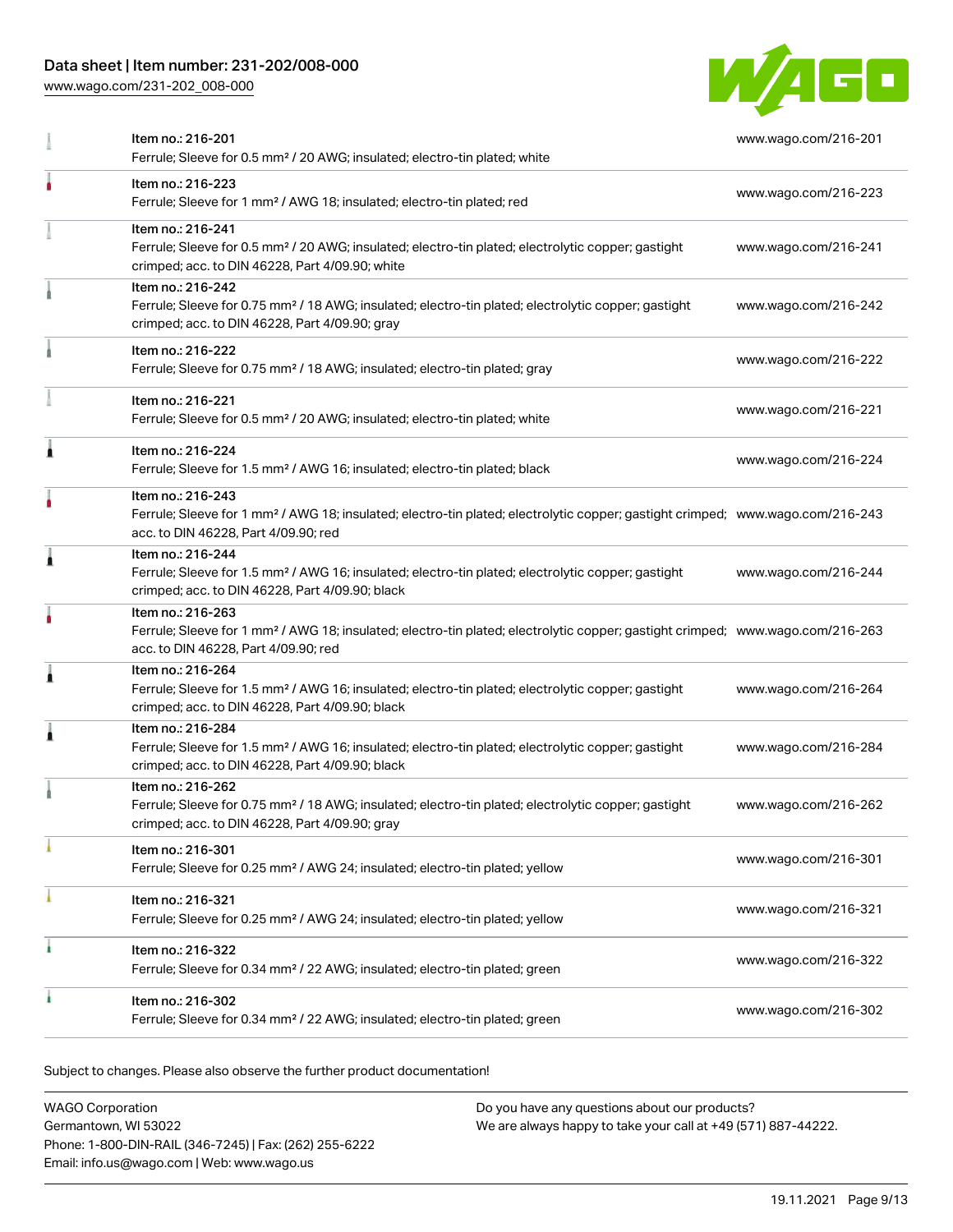Phone: 1-800-DIN-RAIL (346-7245) | Fax: (262) 255-6222

Email: info.us@wago.com | Web: www.wago.us

[www.wago.com/231-202\\_008-000](http://www.wago.com/231-202_008-000)



| Strain relief                                                              |                                                                                                              |                                                                                                                |                      |                      |
|----------------------------------------------------------------------------|--------------------------------------------------------------------------------------------------------------|----------------------------------------------------------------------------------------------------------------|----------------------|----------------------|
| Strain relief housing                                                      |                                                                                                              |                                                                                                                |                      |                      |
|                                                                            | Item no.: 232-662<br>Strain relief housing; gray                                                             |                                                                                                                |                      | www.wago.com/232-662 |
| Cover                                                                      |                                                                                                              |                                                                                                                |                      |                      |
| Cover                                                                      |                                                                                                              |                                                                                                                |                      |                      |
|                                                                            | Item no.: 231-668<br>Lockout caps; for covering unused clamping units; gray                                  |                                                                                                                |                      | www.wago.com/231-668 |
| Insulations stops                                                          |                                                                                                              |                                                                                                                |                      |                      |
| Insulation stop                                                            |                                                                                                              |                                                                                                                |                      |                      |
| Leech                                                                      | Item no.: 231-673<br>Insulation stop; 0.08-0.2 mm <sup>2</sup> / 0.2 mm <sup>2</sup> "s"; white              |                                                                                                                |                      | www.wago.com/231-673 |
| Lecce                                                                      | Item no.: 231-674<br>Insulation stop; 0.25 - 0.5 mm <sup>2</sup> ; light gray                                |                                                                                                                |                      | www.wago.com/231-674 |
| Item no.: 231-675<br>Insulation stop; 0.75 - 1 mm <sup>2</sup> ; dark gray |                                                                                                              |                                                                                                                | www.wago.com/231-675 |                      |
| <b>Downloads</b><br>Documentation                                          |                                                                                                              |                                                                                                                |                      |                      |
| <b>Additional Information</b><br>Technical explanations                    |                                                                                                              | 2019 Apr 3                                                                                                     | pdf<br>2.0 MB        | Download             |
| <b>CAD files</b>                                                           |                                                                                                              |                                                                                                                |                      |                      |
| CAD data                                                                   |                                                                                                              |                                                                                                                |                      |                      |
|                                                                            | 2D/3D Models 231-202/008-000                                                                                 |                                                                                                                | <b>URL</b>           | Download             |
| <b>CAE</b> data                                                            |                                                                                                              |                                                                                                                |                      |                      |
|                                                                            | EPLAN Data Portal 231-202/008-000                                                                            |                                                                                                                | <b>URL</b>           | Download             |
|                                                                            | EPLAN Data Portal 231-202/008-000                                                                            |                                                                                                                | <b>URL</b>           | Download             |
|                                                                            | 71 IKFN Portal 231-202/008-000<br>Subject to changes. Please also observe the further product documentation! |                                                                                                                |                      |                      |
| <b>WAGO Corporation</b><br>Germantown, WI 53022                            |                                                                                                              | Do you have any questions about our products?<br>We are always happy to take your call at +49 (571) 887-44222. |                      |                      |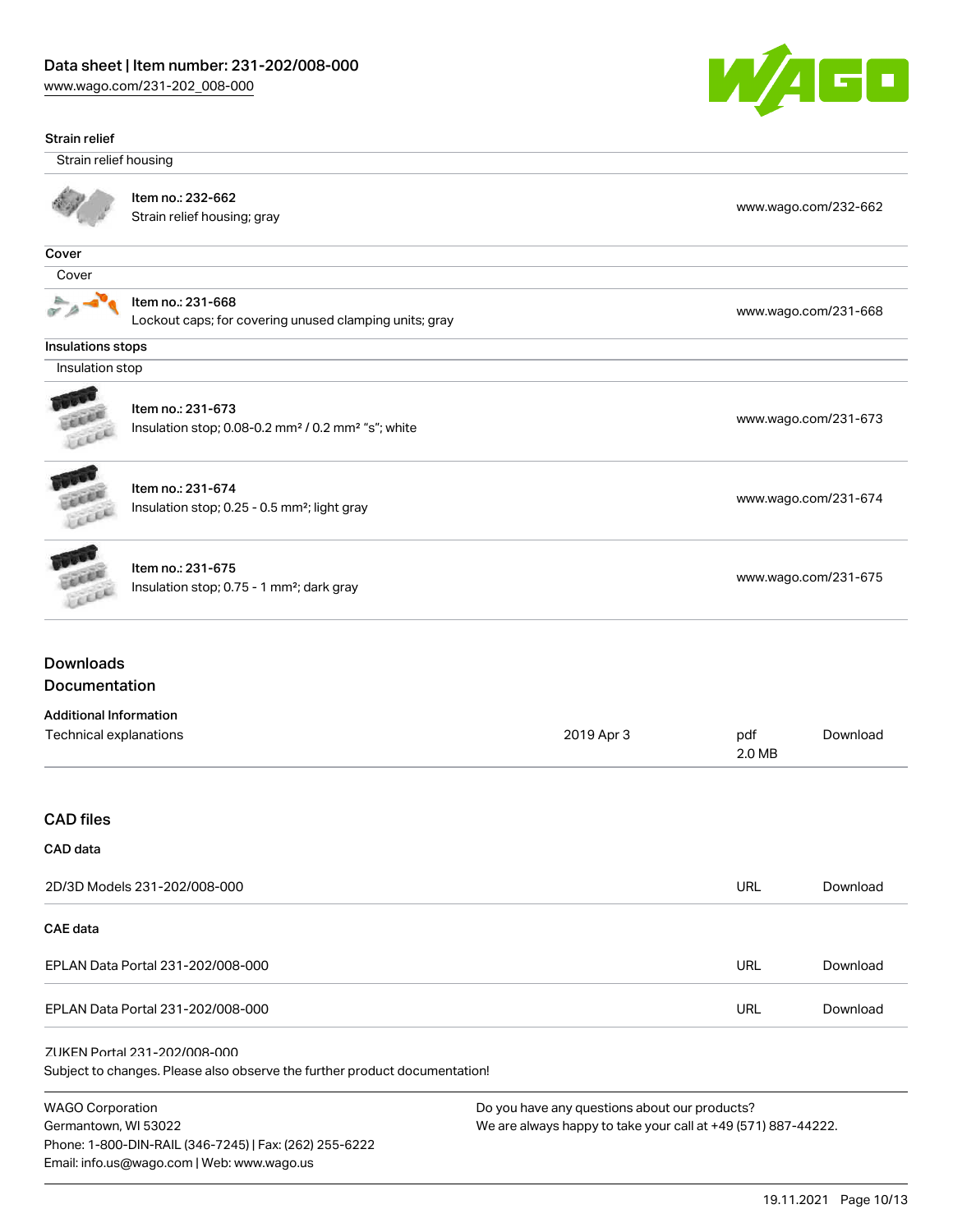

| $V1$ GHZ $V1$ and $V1$<br><b>WWW</b>                                                                      | URL | Download |
|-----------------------------------------------------------------------------------------------------------|-----|----------|
|                                                                                                           |     |          |
| <b>Environmental Product Compliance</b>                                                                   |     |          |
| <b>Compliance Search</b>                                                                                  |     |          |
| Environmental Product Compliance 231-202/008-000                                                          | URL | Download |
| 1-conductor female connector; CAGE CLAMP <sup>®</sup> ; 2.5 mm <sup>2</sup> ; Pin spacing 7.5 mm; 2-pole; |     |          |

#### Installation Notes



Snap-in mounting feet; 2,50 mm²; gray

Inserting a conductor via 3.5 mm screwdriver – CAGE CLAMP® actuation parallel to conductor entry.



Inserting a conductor via 3.5 mm screwdriver – CAGE CLAMP® actuation perpendicular to conductor entry.



Inserting a conductor into CAGE CLAMP® unit via operating lever (231-291).



Inserting a conductor via operating tool.

Subject to changes. Please also observe the further product documentation!

WAGO Corporation Germantown, WI 53022 Phone: 1-800-DIN-RAIL (346-7245) | Fax: (262) 255-6222 Email: info.us@wago.com | Web: www.wago.us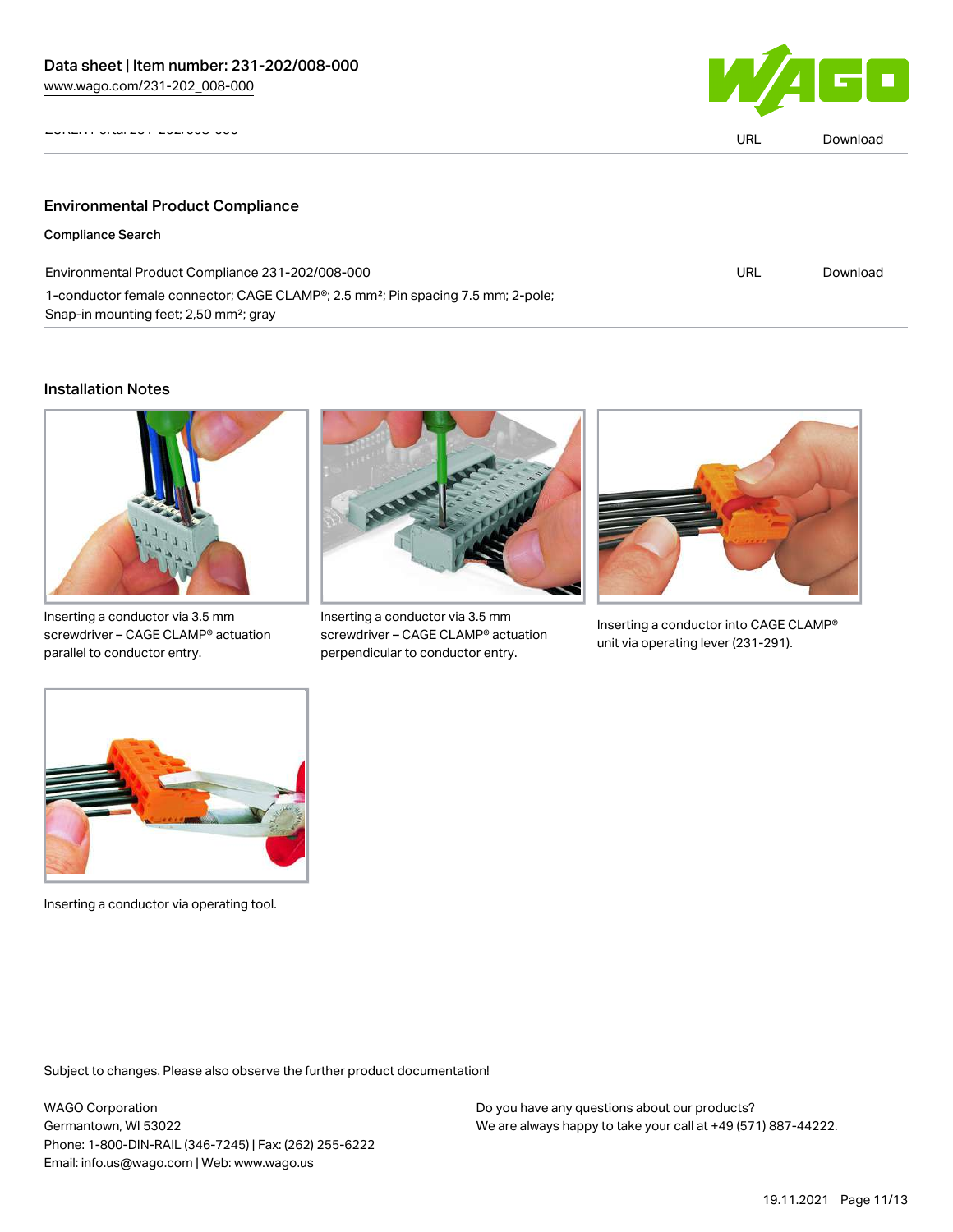



Coding a female connector by removing coding finger(s).



Testing – female connector with CAGE CLAMP®

Integrated test ports for testing perpendicular to conductor entry via 2 or 2.3 mm Ø test plug

#### Installation



Male connector with strain relief plate



Strain relief housing shown with a male connector equipped with CAGE CLAMP®

Subject to changes. Please also observe the further product documentation!

WAGO Corporation Germantown, WI 53022 Phone: 1-800-DIN-RAIL (346-7245) | Fax: (262) 255-6222 Email: info.us@wago.com | Web: www.wago.us